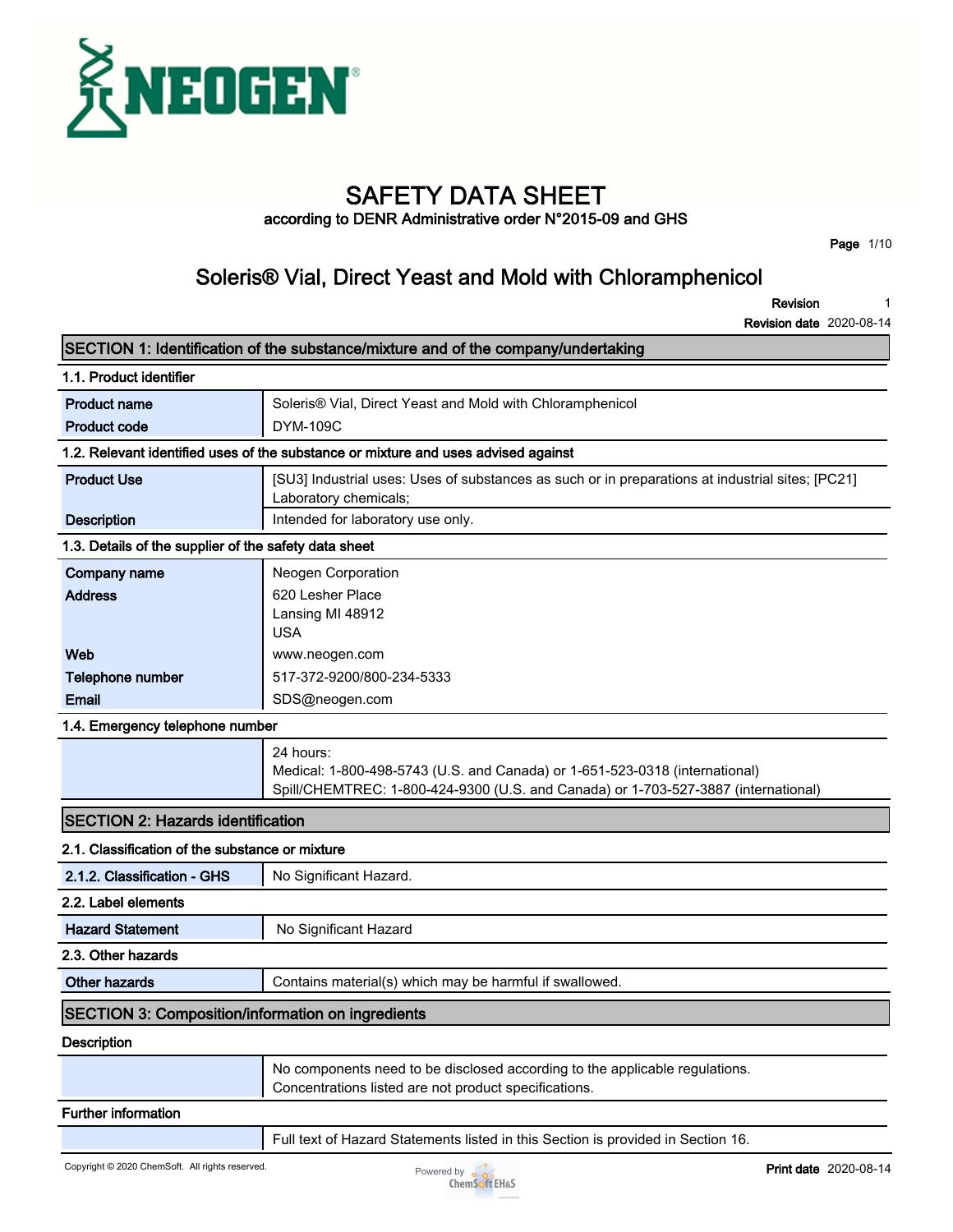**Revision 1**

**Revision date 2020-08-14**

| <b>SECTION 4: First aid measures</b>                       |                                                                                                                                                                                               |
|------------------------------------------------------------|-----------------------------------------------------------------------------------------------------------------------------------------------------------------------------------------------|
| 4.1. Description of first aid measures                     |                                                                                                                                                                                               |
| Inhalation                                                 | Move the exposed person to fresh air. If breathing is difficult give oxygen. If breathing stops,<br>provide artificial respiration. Seek medical attention if irritation or symptoms persist. |
| Eye contact                                                | Rinse immediately with plenty of water. Contact lenses should be removed. Seek medical attention                                                                                              |
|                                                            | if irritation or symptoms persist.                                                                                                                                                            |
| <b>Skin contact</b>                                        | Remove contaminated clothing. Wash with soap and water. Seek medical attention if irritation or                                                                                               |
|                                                            | symptoms persist.                                                                                                                                                                             |
| Ingestion                                                  | Do not induce vomiting unless told to do so by the poison control center or doctor. Rinse mouth                                                                                               |
|                                                            | thoroughly. Never give anything by mouth to an unconscious person. Get medical advice/attention<br>if you feel unwell.                                                                        |
|                                                            | 4.2. Most important symptoms and effects, both acute and delayed                                                                                                                              |
| Inhalation                                                 | May cause irritation to respiratory system.                                                                                                                                                   |
| Eye contact                                                | May cause irritation to eyes.                                                                                                                                                                 |
| <b>Skin contact</b>                                        | May cause irritation to skin.                                                                                                                                                                 |
| Ingestion                                                  | Ingestion may cause nausea and vomiting.                                                                                                                                                      |
|                                                            | 4.3. Indication of any immediate medical attention and special treatment needed                                                                                                               |
|                                                            | Remove the affected person from the source of contamination immediately. Transfer to hospital if                                                                                              |
|                                                            | there are burns or symptoms of poisoning. Seek medical attention if irritation or symptoms persist.                                                                                           |
|                                                            | If medical advice is needed, have product container or label at hand.                                                                                                                         |
| <b>SECTION 5: Firefighting measures</b>                    |                                                                                                                                                                                               |
| 5.1. Extinguishing media                                   |                                                                                                                                                                                               |
|                                                            | Use extinguishing media appropriate to the surrounding fire conditions.                                                                                                                       |
| 5.2. Special hazards arising from the substance or mixture |                                                                                                                                                                                               |
|                                                            | Do not allow undiluted product to be released to ground water, water course or sewage system.                                                                                                 |
| 5.3. Advice for firefighters                               |                                                                                                                                                                                               |
|                                                            | Do not breathe vapour or spray mist. Wear suitable respiratory equipment when necessary.                                                                                                      |
| <b>SECTION 6: Accidental release measures</b>              |                                                                                                                                                                                               |
|                                                            | 6.1. Personal precautions, protective equipment and emergency procedures                                                                                                                      |
|                                                            | Use as appropriate: Protective equipment, Protective clothing. Ensure adequate ventilation of the                                                                                             |
|                                                            | working area. Avoid prolonged or repeated exposure.                                                                                                                                           |
| 6.2. Environmental precautions                             |                                                                                                                                                                                               |
|                                                            | Prevent further spillage if safe. Clean spillage area thoroughly with plenty of water. Do not flush                                                                                           |
|                                                            | into surface water. Do not let product contaminate subsoil.                                                                                                                                   |
| 6.3. Methods and material for containment and cleaning up  |                                                                                                                                                                                               |
|                                                            | Absorb spillage to prevent material damage. Clean spillage area thoroughly with plenty of water.                                                                                              |
|                                                            | Do not contaminate water by cleaning of equipment or disposal of wastes.                                                                                                                      |
| 6.4. Reference to other sections                           |                                                                                                                                                                                               |
|                                                            | See Section(s) 2, 8, and 13 for further information.                                                                                                                                          |
| <b>SECTION 7: Handling and storage</b>                     |                                                                                                                                                                                               |

**7.1. Precautions for safe handling**

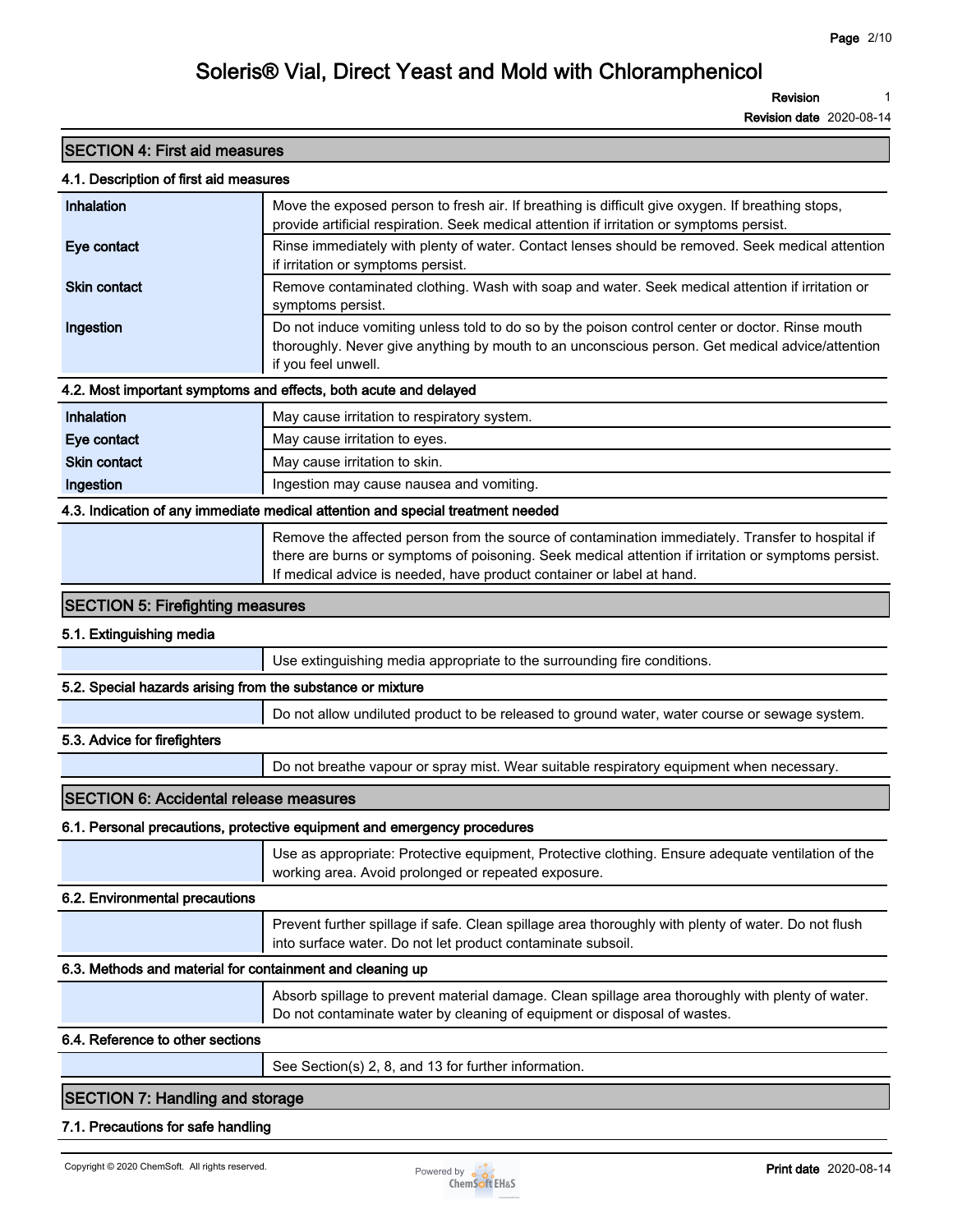**Revision 1**

**Revision date 2020-08-14**

| 7.1. Precautions for safe handling                                |                                                                                                                                                                                                                                                                                                                                                                                                                                                         |
|-------------------------------------------------------------------|---------------------------------------------------------------------------------------------------------------------------------------------------------------------------------------------------------------------------------------------------------------------------------------------------------------------------------------------------------------------------------------------------------------------------------------------------------|
|                                                                   | Adopt best Manual Handling considerations when handling, carrying and dispensing. Avoid contact<br>with eyes. Do not eat, drink or smoke in areas where this product is used or stored. Ensure<br>adequate ventilation of the working area. Do not contaminate water by cleaning of equipment or<br>disposal of wastes. Use as appropriate: Protective clothing.<br>Read the entire label and follow all use directions, restrictions, and precautions. |
| 7.2. Conditions for safe storage, including any incompatibilities |                                                                                                                                                                                                                                                                                                                                                                                                                                                         |
|                                                                   | Store in correctly labelled containers. Keep container tightly closed. Do not contaminate water,<br>food, or feed by storage or disposal. Follow label instructions.                                                                                                                                                                                                                                                                                    |
| 7.3. Specific end use(s)                                          |                                                                                                                                                                                                                                                                                                                                                                                                                                                         |
|                                                                   | See Section(s) 1.2 for further information.                                                                                                                                                                                                                                                                                                                                                                                                             |
| <b>Further information</b>                                        |                                                                                                                                                                                                                                                                                                                                                                                                                                                         |
|                                                                   | Refer to product label and/or package insert for additional information. Follow label instructions.                                                                                                                                                                                                                                                                                                                                                     |
| <b>SECTION 8: Exposure controls/personal protection</b>           |                                                                                                                                                                                                                                                                                                                                                                                                                                                         |
| 8.1. Control parameters                                           |                                                                                                                                                                                                                                                                                                                                                                                                                                                         |
|                                                                   | No occupational exposure limits known.                                                                                                                                                                                                                                                                                                                                                                                                                  |
| 8.2. Exposure controls                                            |                                                                                                                                                                                                                                                                                                                                                                                                                                                         |
|                                                                   |                                                                                                                                                                                                                                                                                                                                                                                                                                                         |
| 8.2.1. Appropriate engineering<br>controls                        | Ensure adequate ventilation of the working area.                                                                                                                                                                                                                                                                                                                                                                                                        |
| 8.2.2. Individual protection<br>measures                          | Use as appropriate: Protective equipment.                                                                                                                                                                                                                                                                                                                                                                                                               |
| Eye / face protection                                             | Use as appropriate: Suitable eye protection.                                                                                                                                                                                                                                                                                                                                                                                                            |
| Skin protection -<br>Handprotection                               | Use as appropriate: Chemical-resistant gloves made of any waterproof material. Wash the outside<br>of gloves before removing them.                                                                                                                                                                                                                                                                                                                      |
| Skin protection - Other                                           | Use as appropriate: Protective clothing. Wash contaminated clothing, separately from other                                                                                                                                                                                                                                                                                                                                                              |
|                                                                   | laundry, with detergent and water before reuse.                                                                                                                                                                                                                                                                                                                                                                                                         |
| <b>Respiratory protection</b>                                     | In case of insufficient ventilation, wear suitable respiratory equipment.                                                                                                                                                                                                                                                                                                                                                                               |
| Occupational exposure<br>controls                                 | Exposure above the recommended occupational exposure limit (OEL) may cause adverse health<br>effects. Protect clothing from contact with the product. Provide chemical shower. Provide eye wash<br>station.                                                                                                                                                                                                                                             |
| <b>Further information</b>                                        |                                                                                                                                                                                                                                                                                                                                                                                                                                                         |

### **SECTION 9: Physical and chemical properties**

**9.1. Information on basic physical and chemical properties**

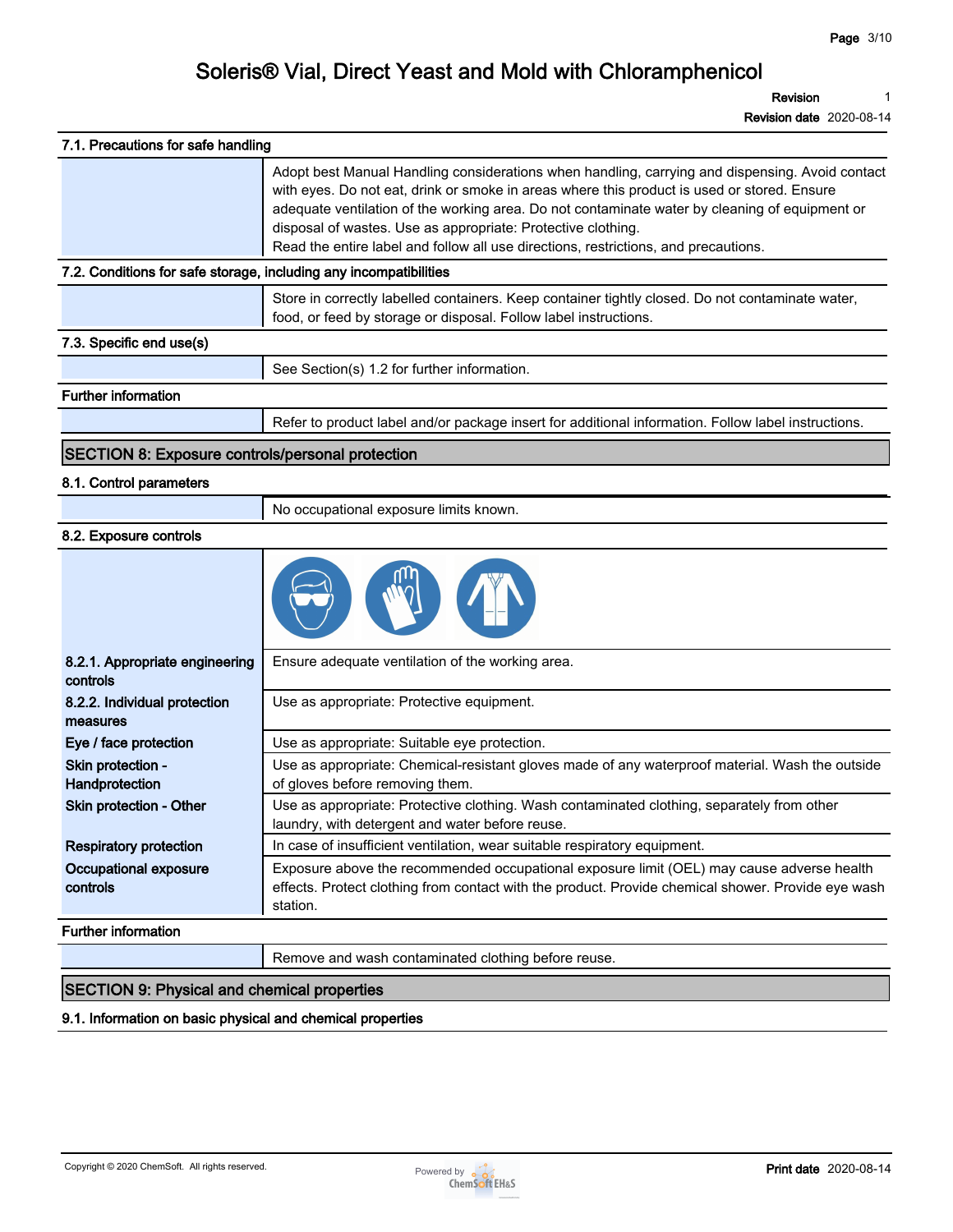**Revision 1**

**Revision date 2020-08-14**

#### **9.1. Information on basic physical and chemical properties**

| Appearance                                     | Liquid/(Contained within device)            |
|------------------------------------------------|---------------------------------------------|
|                                                | <b>Colour</b> Amber/Green                   |
|                                                | Odour   Odourless/Slight                    |
|                                                | Odour threshold   No data available         |
|                                                | $pH$ 5.4 - 5.8                              |
|                                                | Melting point   No data available           |
|                                                | Freezing Point   No data available          |
|                                                | Initial boiling point   No data available   |
|                                                | Flash point No data available               |
|                                                | <b>Evaporation rate</b>   No data available |
| Flammability (solid, gas) Not applicable.      |                                             |
|                                                | Vapour pressure   No data available         |
|                                                | Vapour density No data available            |
|                                                | Relative density   No data available        |
| <b>Partition coefficient</b> No data available |                                             |
| Autoignition temperature   No data available   |                                             |
|                                                | Viscosity   No data available               |
| <b>Explosive properties</b> Not applicable.    |                                             |
| <b>Oxidising properties</b> No data available  |                                             |
| Solubility                                     | Soluble in water                            |

#### **9.2. Other information**

|                                         | <b>Conductivity</b> No data available |
|-----------------------------------------|---------------------------------------|
|                                         | Surface tension   No data available   |
|                                         | Gas group Not applicable.             |
|                                         | Benzene Content   No data available   |
|                                         | Lead content   No data available      |
| VOC (Volatile organic No data available |                                       |
| compounds)                              |                                       |

### **SECTION 10: Stability and reactivity**

**10.1. Reactivity**

|                                          | Stable under normal conditions.                                                                                          |
|------------------------------------------|--------------------------------------------------------------------------------------------------------------------------|
| 10.2. Chemical stability                 |                                                                                                                          |
|                                          | Stable under normal conditions.                                                                                          |
| 10.3. Possibility of hazardous reactions |                                                                                                                          |
|                                          | Under the specified conditions, hazardous reactions that lead to excessive temperatures or<br>pressure are not expected. |
| 10.4. Conditions to avoid                |                                                                                                                          |
|                                          | Keep away from extreme temperatures.                                                                                     |
| 10.5. Incompatible materials             |                                                                                                                          |
|                                          | No data available.                                                                                                       |
| 10.6. Hazardous decomposition products   |                                                                                                                          |
|                                          | Carbon oxides.                                                                                                           |

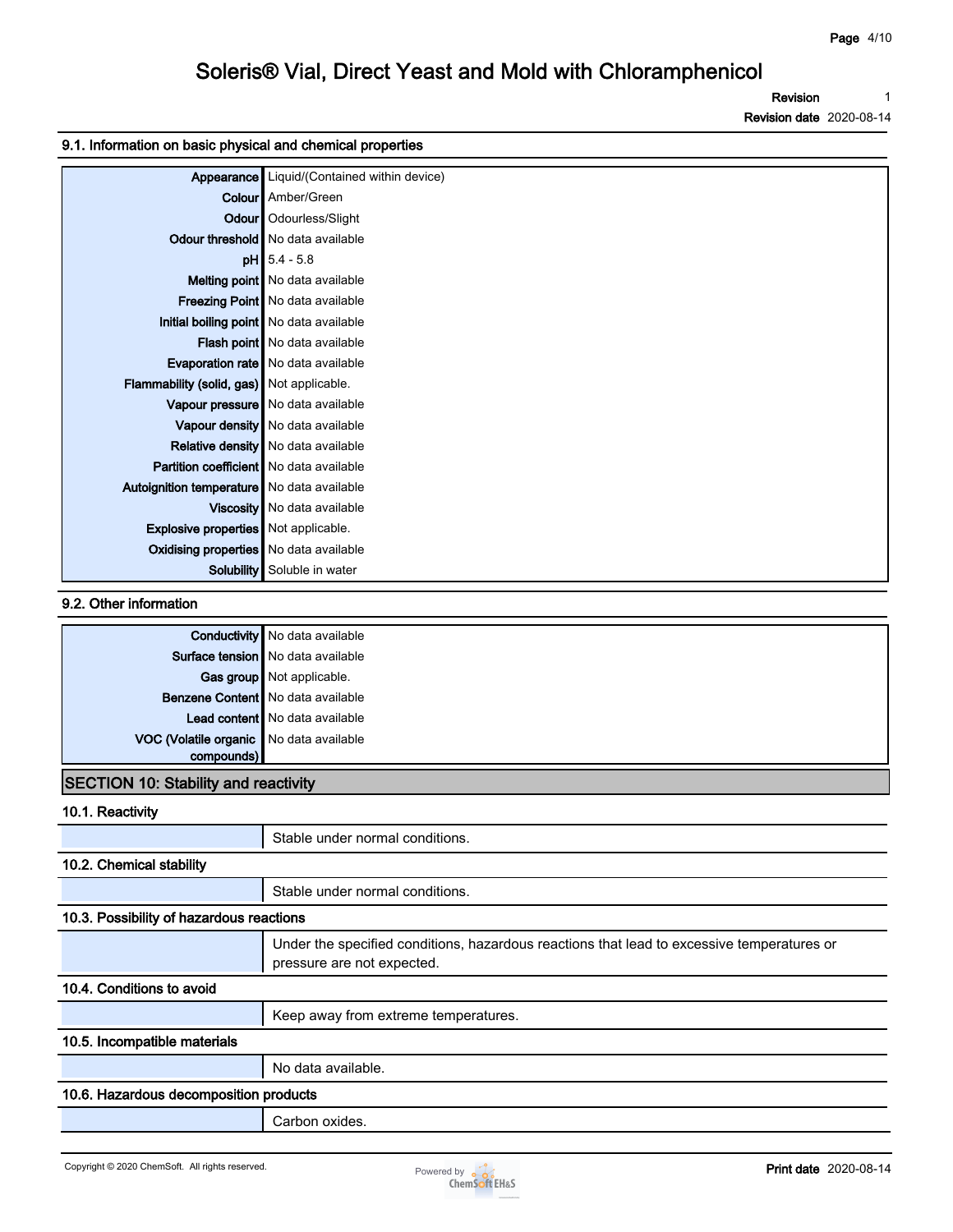**Revision 1**

**Revision date 2020-08-14**

### **SECTION 11: Toxicological information**

#### **11.1. Information on toxicological effects**

| Acute toxicity                                   | Based on available data, the classification criteria are not met.                                          |
|--------------------------------------------------|------------------------------------------------------------------------------------------------------------|
| Skin corrosion/irritation                        | May cause irritation to skin.                                                                              |
| Serious eye damage/irritation                    | May cause irritation to eyes.                                                                              |
| Respiratory or skin<br>sensitisation             | May cause allergic reactions in susceptible people.                                                        |
| Germ cell mutagenicity                           | No mutagenic effects reported.                                                                             |
| Carcinogenicity                                  | No components at >0,01% are listed in the American Conference of Governmental Industrial                   |
|                                                  | Hygienists (ACGIH) Guide to Occupational Exposure Values.                                                  |
|                                                  | Listed by the International Agency for Research on Cancer (IARC) as a Group 2 substance:                   |
|                                                  | suspected of being a human carcinogen, [Chloramphenicol, CAS No. 56-75-7 (<0.1%)].                         |
|                                                  | Listed in the National Toxicology Program (NTP) Report on Carcinogens as reasonably                        |
|                                                  | anticipated to be a human carcinogen, [Chloramphenicol, CAS No. 56-75-7 (<0.1%)].<br>US State Regulations: |
|                                                  | New Jersey Right-to-Know Hazardous Substances List:                                                        |
|                                                  | This material contains no listed components.                                                               |
|                                                  |                                                                                                            |
|                                                  | Pennsylvania Right-to-Know Hazardous Substance List:                                                       |
|                                                  | This material contains no listed components.                                                               |
|                                                  | Massachusetts Right-to-Know Toxic or Hazardous Substances List:                                            |
|                                                  | This material contains no listed components.                                                               |
| <b>Reproductive toxicity</b>                     | No teratogenic effects reported.                                                                           |
| STOT-single exposure                             | May cause allergy or asthma symptoms or breathing difficulties if inhaled.                                 |
| STOT-repeated exposure                           | No Significant Hazard.                                                                                     |
| <b>Aspiration hazard</b>                         | No Significant Hazard.                                                                                     |
| Repeated or prolonged                            | Avoid prolonged or repeated exposure. Delayed appearance of the complaints and development of              |
| exposure                                         | hypersensitivity (difficult breathing, coughing, asthma) are possible.                                     |
| 11.1.2. Mixtures                                 |                                                                                                            |
|                                                  | See Section(s) 3 for further information.                                                                  |
| 11.1.3. Hazard Information                       |                                                                                                            |
|                                                  | See Section(s) 2 and 3 for further information.                                                            |
| 11.1.4. Toxicological Information                |                                                                                                            |
|                                                  | No data available                                                                                          |
| 11.1.5. Hazard Class                             |                                                                                                            |
|                                                  | See Section(s) 2 and 14 for further information.                                                           |
| 11.1.6. Classification Criteria                  |                                                                                                            |
|                                                  | Based on the Globally Harmonised System (GHS) considerations for the classification of mixtures.           |
|                                                  | See Section 15 for regulatory citations.                                                                   |
| 11.1.7. Information on likely routes of exposure |                                                                                                            |
|                                                  | Eye contact. Skin contact. Ingestion. Inhalation.                                                          |
|                                                  | 11.1.8. Symptoms related to the physical, chemical and toxicological characteristics                       |
|                                                  | See Section(s) 4.2 for further information.                                                                |
|                                                  | 11.1.9. Delayed and immediate effects as well as chronic effects from short and long-term exposure         |

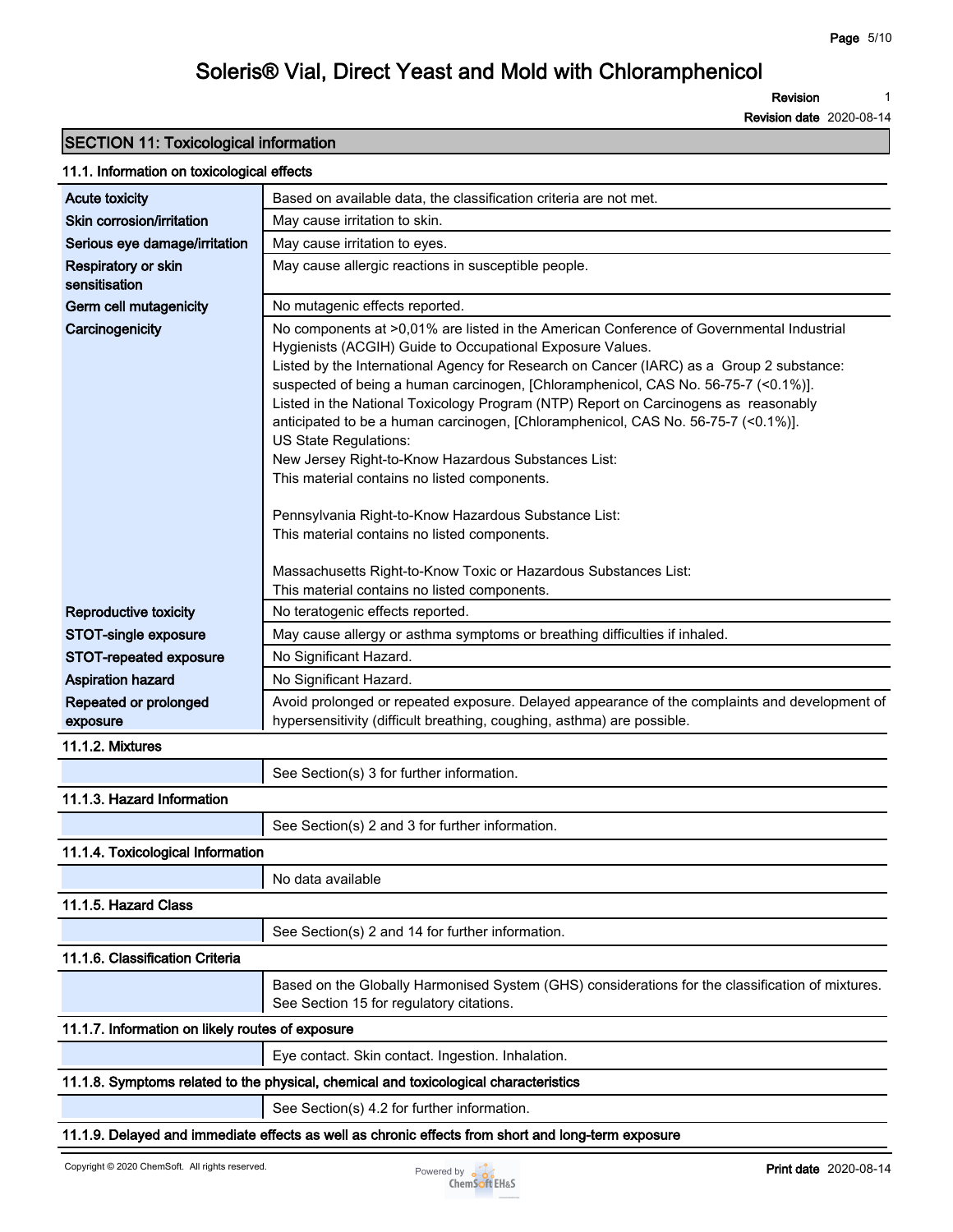**Revision 1**

|                                               | 11.1.9. Delayed and immediate effects as well as chronic effects from short and long-term exposure                                                                                                                                                                   |
|-----------------------------------------------|----------------------------------------------------------------------------------------------------------------------------------------------------------------------------------------------------------------------------------------------------------------------|
|                                               | See Section(s) 4.2 for further information.                                                                                                                                                                                                                          |
| 11.1.10. Interactive effects                  |                                                                                                                                                                                                                                                                      |
|                                               | No data available.                                                                                                                                                                                                                                                   |
| 11.1.11. Absence of specific data             |                                                                                                                                                                                                                                                                      |
|                                               | <1% of this mixture consists of ingredients of unknown acute toxicity.                                                                                                                                                                                               |
| 11.1.12. Mixture versus substance information |                                                                                                                                                                                                                                                                      |
|                                               | See Section(s) 3 for further information.                                                                                                                                                                                                                            |
| 11.1.13. Other information                    |                                                                                                                                                                                                                                                                      |
|                                               | No data available.                                                                                                                                                                                                                                                   |
| <b>SECTION 12: Ecological information</b>     |                                                                                                                                                                                                                                                                      |
| 12.1. Toxicity                                |                                                                                                                                                                                                                                                                      |
|                                               | No data available                                                                                                                                                                                                                                                    |
| 12.2. Persistence and degradability           |                                                                                                                                                                                                                                                                      |
|                                               | No data is available on this product.                                                                                                                                                                                                                                |
| 12.3. Bioaccumulative potential               |                                                                                                                                                                                                                                                                      |
|                                               |                                                                                                                                                                                                                                                                      |
|                                               | No data is available on this product.                                                                                                                                                                                                                                |
| <b>Partition coefficient</b>                  |                                                                                                                                                                                                                                                                      |
|                                               | Soleris® Vial, Direct Yeast and No data available<br>Mold with Chloramphenicol                                                                                                                                                                                       |
| 12.4. Mobility in soil                        |                                                                                                                                                                                                                                                                      |
|                                               | No data is available on this product.                                                                                                                                                                                                                                |
| 12.5. Results of PBT and vPvB assessment      |                                                                                                                                                                                                                                                                      |
|                                               | No data is available on this product.                                                                                                                                                                                                                                |
| 12.6. Other adverse effects                   |                                                                                                                                                                                                                                                                      |
|                                               | Specific test data for the mixture is not available.                                                                                                                                                                                                                 |
| <b>Further information</b>                    |                                                                                                                                                                                                                                                                      |
|                                               | Keep out of lakes, ponds, or streams. Do not let product contaminate subsoil.                                                                                                                                                                                        |
| <b>SECTION 13: Disposal considerations</b>    |                                                                                                                                                                                                                                                                      |
| 13.1. Waste treatment methods                 |                                                                                                                                                                                                                                                                      |
|                                               | Dispose of in compliance with all local and national regulations. Follow label instructions.                                                                                                                                                                         |
| <b>Disposal methods</b>                       |                                                                                                                                                                                                                                                                      |
|                                               | Do not contaminate water by cleaning of equipment or disposal of wastes. Do not flush into surface<br>water. Dispose of in compliance with all local and national regulations.                                                                                       |
| Disposal of packaging                         |                                                                                                                                                                                                                                                                      |
|                                               | Nonrefillable container. Do not reuse or refill this container.<br>If empty: Do not reuse this container. Place in trash or offer for recycling, if available.<br>If partly filled: Call your local solid waste agency for disposal instructions. Never place unused |

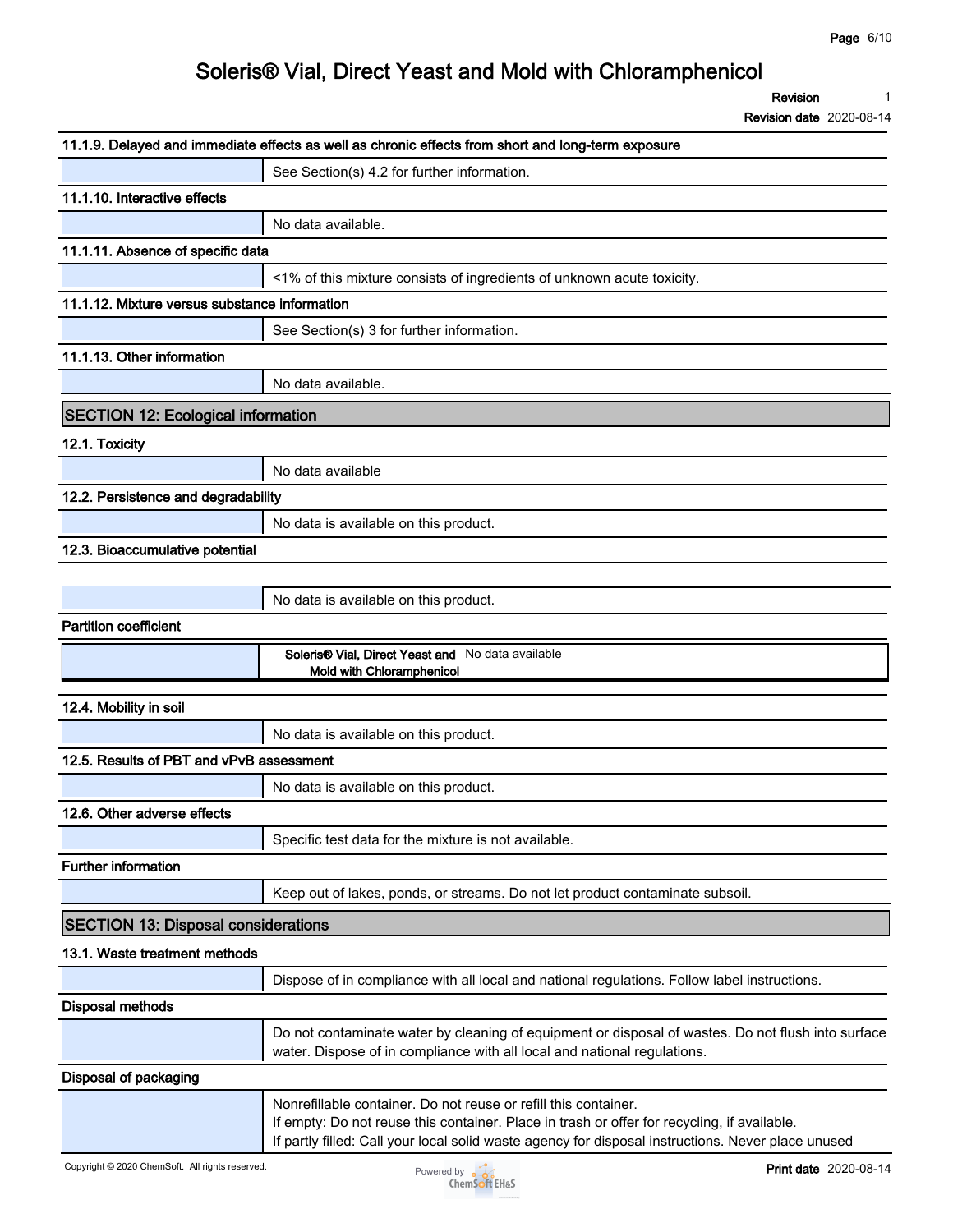**Revision 1**

**Revision date 2020-08-14**

| Disposal of packaging                                                          |                                                          |  |
|--------------------------------------------------------------------------------|----------------------------------------------------------|--|
|                                                                                | product down any indoor or outdoor drain.                |  |
| <b>SECTION 14: Transport information</b>                                       |                                                          |  |
| 14.1. UN number                                                                |                                                          |  |
|                                                                                | The product is not classified as dangerous for carriage. |  |
| 14.2. UN proper shipping name                                                  |                                                          |  |
|                                                                                | The product is not classified as dangerous for carriage. |  |
| 14.3. Transport hazard class(es)                                               |                                                          |  |
|                                                                                | The product is not classified as dangerous for carriage. |  |
| 14.4. Packing group                                                            |                                                          |  |
|                                                                                | The product is not classified as dangerous for carriage. |  |
| 14.5. Environmental hazards                                                    |                                                          |  |
|                                                                                | The product is not classified as dangerous for carriage. |  |
| 14.6. Special precautions for user                                             |                                                          |  |
|                                                                                | The product is not classified as dangerous for carriage. |  |
| 14.7. Transport in bulk according to Annex II of MARPOL 73/78 and the IBC Code |                                                          |  |
|                                                                                | The product is not classified as dangerous for carriage. |  |

### **SECTION 15: Regulatory information**

#### **15.1. Safety, health and environmental regulations/legislation specific for the substance or mixture**

| <b>Regulations</b>        | According to DENR Administrative order N°2015-09 and GHS.                                                                        |
|---------------------------|----------------------------------------------------------------------------------------------------------------------------------|
| Chemical                  | --International--.                                                                                                               |
| Inventories/Right-to-Know | Basel Convention (Hazardous Waste): Not applicable.                                                                              |
| Lists:                    | Chemical Weapons Convention (OPCW): This product contains no hazardous substances at or                                          |
|                           | above published reporting levels.                                                                                                |
|                           | Kyoto Protocol Greenhouse Gases: This product contains no hazardous substances at or above                                       |
|                           | published reporting levels.                                                                                                      |
|                           | Mercosur Agreement: Applicable.                                                                                                  |
|                           | Montreal Protocol: This product contains no hazardous substances at or above published<br>reporting levels.                      |
|                           | The Rotterdam Convention: This product contains no hazardous substances at or above                                              |
|                           | published reporting levels.                                                                                                      |
|                           | The Stockholm Convention: This product contains no hazardous substances at or above                                              |
|                           | published reporting levels.                                                                                                      |
|                           | --Asia and the ASEAN Nations--.                                                                                                  |
|                           | Catalog of Hazardous Chemicals (China): This product contains no hazardous substances at or<br>above published reporting levels. |
|                           | Regulation of Minister of Trade of the Republic of Indonesia, Number 75, Year 2014, regarding The                                |
|                           | Second Amendment of Minister of Trade, Number 44, Year 2009, Regarding Provision,                                                |
|                           | Distribution, and Control of Hazardous Substances: This product contains no hazardous                                            |
|                           | substances at or above published reporting levels.                                                                               |
|                           | Air Pollution Control Law (Japan): This product contains no hazardous substances at or above                                     |
|                           | published reporting levels.                                                                                                      |
|                           | Chemical Substances Control Law (Japan): Class II environmental release, [Chloramphenicol,                                       |
|                           | CAS No. 56-75-7 (<0.1%)].                                                                                                        |
|                           |                                                                                                                                  |

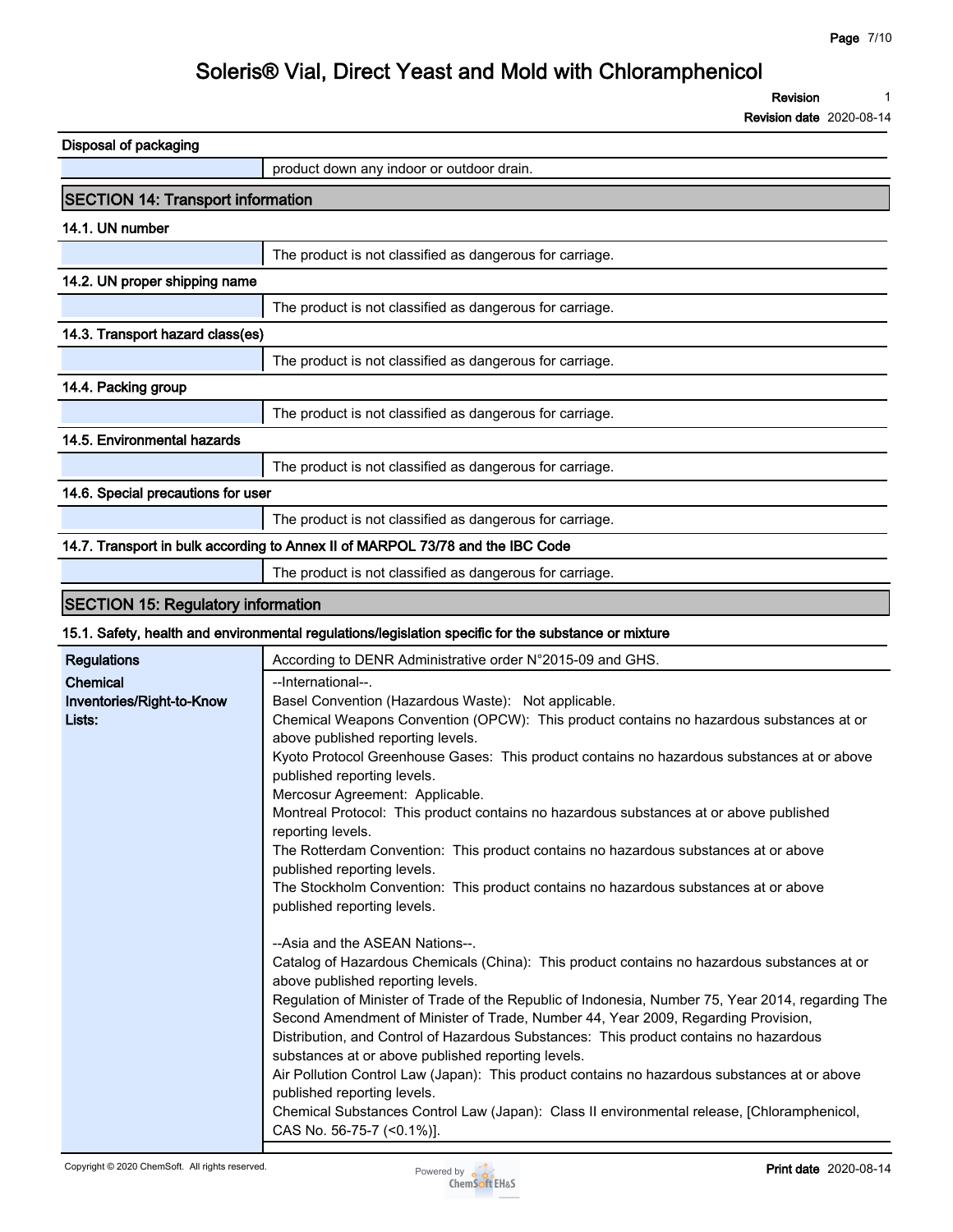**Revision 1**

| 15.1. Safety, health and environmental regulations/legislation specific for the substance or mixture |
|------------------------------------------------------------------------------------------------------|
| Industrial Safety and Health Act, Dangerous Substances (Japan): This product contains no             |
| hazardous substances at or above published reporting levels.                                         |
| Poisonous and Deleterious Substances Act (Japan): This product contains no hazardous                 |
| substances at or above published reporting levels.                                                   |
| Soil Contamination Countermeasures Act (Japan): This product contains no hazardous substances        |
| at or above published reporting levels.                                                              |
| Water Pollution Control Law (Japan): This product contains no hazardous substances at or above       |
| published reporting levels.                                                                          |
| Chemical Substances Subject to Permission (Korea): Priority Control substance, [Annex II-8,          |
| Chloramphenicol, CAS No. 56-75-7 (<0.1%)].                                                           |
| Restricted or Prohibited Substances (Korea): This product contains no hazardous substances at        |
| or above published reporting levels.                                                                 |
| Use and Standards of Exposure of Chemicals Hazardous to Health (USECHH), Regulation 2000             |
| (Malaysia): This product contains no hazardous substances at or above published reporting            |
| levels.                                                                                              |
| Philippine Inventory of Chemicals and Chemical Substances (PICCS): Toxic Substances and              |
| Hazardous and Nuclear Wastes Control Act (RA6969):, All ingredients listed or exempt., No            |
| restrictions.                                                                                        |
| Taiwan Toxic and Concerned Chemical Substances Control Act (TCCSCA): This product contains           |
| no hazardous substances at or above published reporting levels.                                      |
| Hazardous Substances Act (Thailand): This product contains no hazardous substances at or             |
| above published reporting levels.                                                                    |
| Law on Chemicals (Vietnam): This product contains no hazardous substances at or above                |
| published reporting levels.                                                                          |
|                                                                                                      |
| --Australia and New Zealand--.                                                                       |
| Australian Dangerous Goods Code: Not applicable.                                                     |
| Australian Inventory of Chemical Substances (AICS): All ingredients listed or exempt., No            |
| restrictions.                                                                                        |
| New Zealand Inventory of Chemicals (NZIoC): All ingredients listed or exempt., No restrictions.      |
|                                                                                                      |
| --European Union (EU) and the United Kingdom (UK)--.                                                 |
| Authorisation List (Annex XIV of REACH): This product contains no hazardous substances at or         |
| above published reporting levels.                                                                    |
| Annex XVII for REACH: This product contains no hazardous substances at or above published            |
| reporting levels, No restrictions.                                                                   |
| Article 95 of the Biocidal Products Regulation (BPR): Not applicable.                                |
|                                                                                                      |
| --North America--.                                                                                   |
| Domestic/Non-Domestic Substances Lists (DSL/NDSL): All ingredients listed or exempt., No             |
| restrictions.                                                                                        |
| Toxic Substances Control Act (TSCA): All ingredients listed or exempt.                               |
| Massachusetts Right-to-Know Hazardous Substance List: This product contains no hazardous             |
| substances at or above published reporting levels.                                                   |
| New Jersey Worker and Community Right to Know Act: This product contains no hazardous                |
| substances at or above published reporting levels.                                                   |
| Pennsylvania Right to Know Law: This product contains no hazardous substances at or above            |
| published reporting levels.                                                                          |
| Rhode Island Right-to-Know General Law: This product contains no hazardous substances at or          |
| above published reporting levels.                                                                    |
|                                                                                                      |
| California Proposition 65: This product does not contain reportable substances at >0,0001%           |
| concentration.                                                                                       |

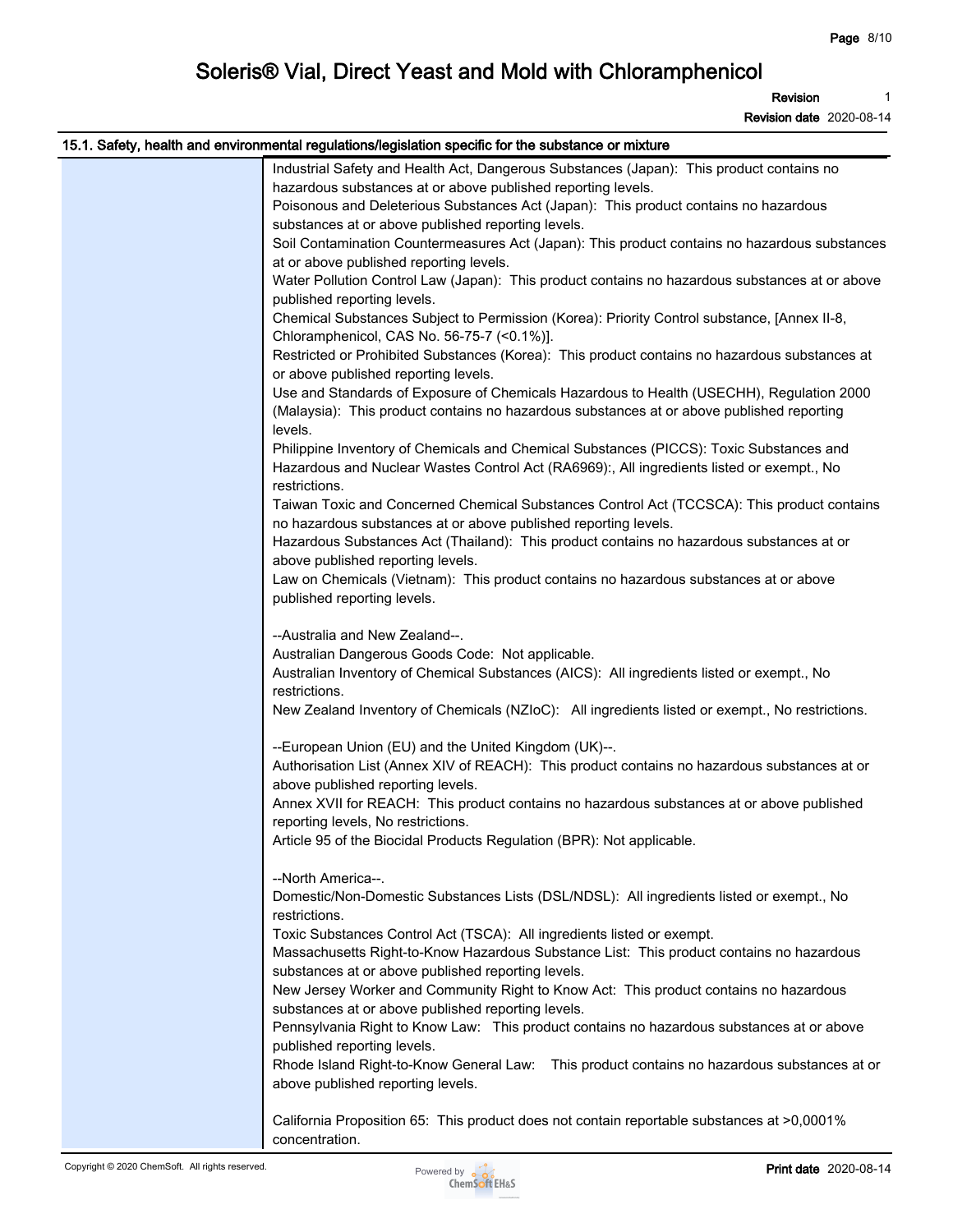**Revision 1**

**Revision date 2020-08-14**

### **SECTION 16: Other information**

#### **Other information**

| <b>Revision</b>     | This document differs from the previous version in the following areas.                                 |
|---------------------|---------------------------------------------------------------------------------------------------------|
|                     | 1 - Description.                                                                                        |
|                     | 1 - Product Use.                                                                                        |
|                     | 1 - Manufactured By:.                                                                                   |
|                     | 2 - Other hazards.                                                                                      |
|                     | 2 - 2.1.2. Classification - GHS.                                                                        |
|                     | 8 - 8.1. Control parameters.                                                                            |
|                     | 9 - 9.1. Information on basic physical and chemical properties (Appearance).                            |
|                     | 9 - 9.1. Information on basic physical and chemical properties (Odour).                                 |
|                     | 9 - 9.2. Other information (Conductivity).                                                              |
|                     | 9 - 9.2. Other information (Gas group).                                                                 |
|                     | 9 - 9.2. Other information (Surface tension).                                                           |
|                     | 9 - 9.2. Other information (Benzene Content).                                                           |
|                     | 9 - 9.2. Other information (Lead content).                                                              |
|                     | 11 - 11.1.4. Toxicological Information.                                                                 |
|                     | 11 - Carcinogenicity.                                                                                   |
|                     | 15 - Chemical Inventories/Right-to-Know Lists:.                                                         |
|                     |                                                                                                         |
| Acronyms            | ADR/RID: European Agreements Concerning the International Carriage of Dangerous Goods by                |
|                     | Rail (RID) and by Road (ADR).                                                                           |
|                     | CAS No.: Chemical Abstracts Service.                                                                    |
|                     | CLASS: Classification, Labelling, and Safety Data Sheet of Hazardous Chemicals Regulation 2013          |
|                     | (Malaysia).                                                                                             |
|                     | FIFRA: U.S. Federal Insecticide, Fungicide, and Rodenticide Act.                                        |
|                     | GHS: Globally Harmonized System.                                                                        |
|                     | HCS 2012: U.S. Hazard Communication Standard (2012 revision).                                           |
|                     | IATA: International Air Transport Association.                                                          |
|                     | ICAO: International Civil Aviation Organisation.                                                        |
|                     | IMDG: International Maritime Dangerous Goods.                                                           |
|                     | LD: Lethal dose.                                                                                        |
|                     | OEL: Occupational exposure limit.                                                                       |
|                     | OSHA: U.S. Occupational Safety and Health Administration.                                               |
|                     | PEL: Permissible Exposure Limit.                                                                        |
|                     | REACH: Registration, Evaluation, Authorisation, and Restriction of Chemicals.                           |
|                     | STOT: Specific Target Organ Toxicity.                                                                   |
|                     | SVHC: Substance of very high concern.                                                                   |
|                     | US DOT: United States Department of Transportation.                                                     |
|                     | VOC: Volatile Organic Compound.                                                                         |
|                     | WEL: Workplace Exposure Limit.                                                                          |
| Further information |                                                                                                         |
|                     | DISCLAIMER: The information and recommendations set forth herein ("Information") are presented          |
|                     | in good faith and believed to be correct as of the date issued. No representation is made regarding     |
|                     | the completeness or accuracy of the Information. Further, because of the many factors that affect       |
|                     | the use of this product, the Information is supplied upon the condition that the person(s) receiving it |
|                     | will make their own determination regarding its suitability for their own unique purpose(s), prior to   |
|                     |                                                                                                         |
|                     | use.                                                                                                    |
|                     |                                                                                                         |
|                     | Except as expressly stated herein, NO WARRANTIES, GUARANTEES, OR REPRESENTATIONS                        |
|                     | OF ANY KIND, EXPRESS OR IMPLIED, INCLUDING, BUT NOT LIMITED TO, IMPLIED                                 |
|                     | WARRANTY OF MERCHANTABILITY, FITNESS FOR A PARTICULAR PURPOSE, COURSE OF                                |
|                     | PERFORMANCE, USAGE OF TRADE, OR RESULTS TO BE OBTAINED BY USE OF THIS                                   |